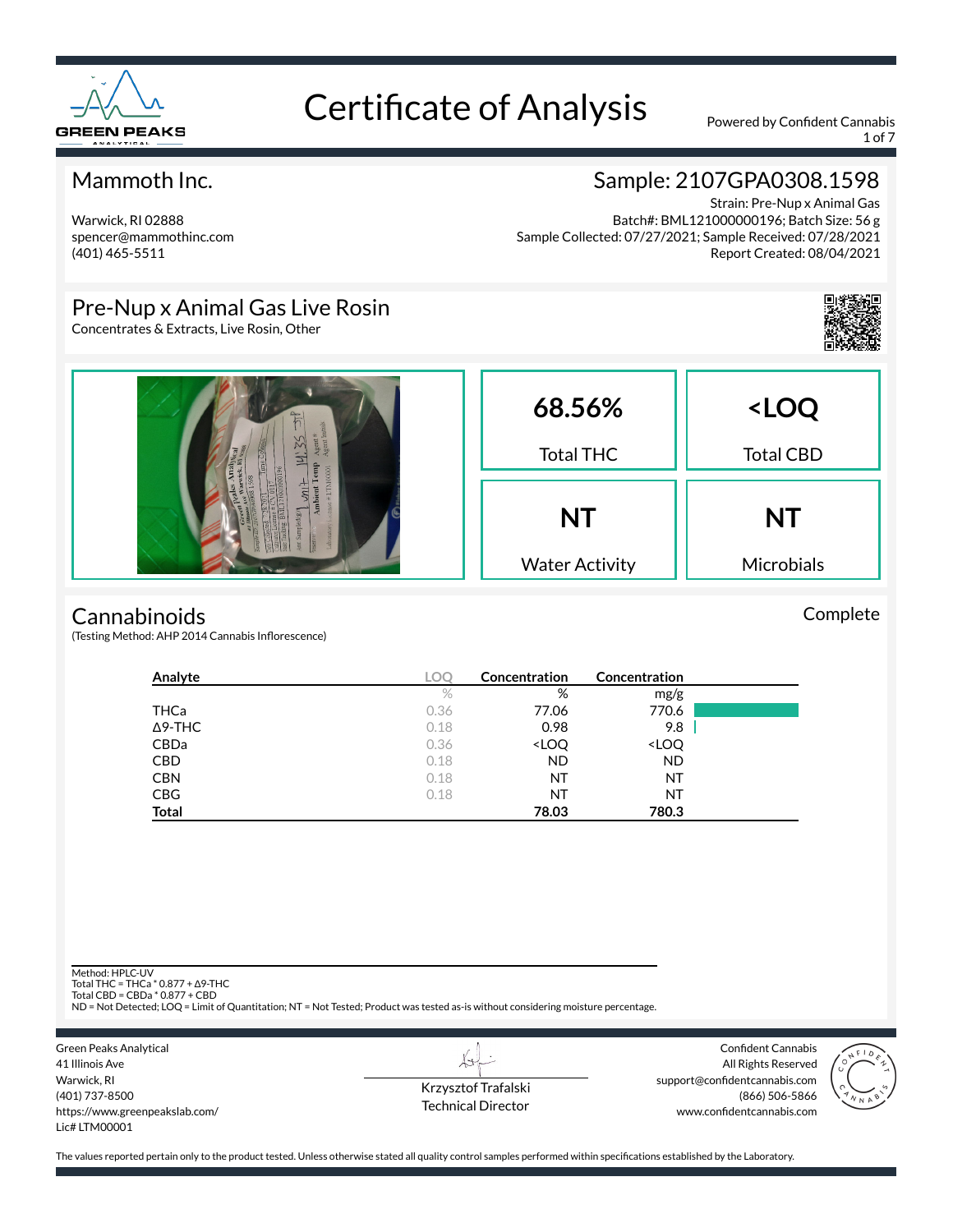

2 of 7

### Mammoth Inc.

Warwick, RI 02888 spencer@mammothinc.com (401) 465-5511

### Sample: 2107GPA0308.1598

Strain: Pre-Nup x Animal Gas Batch#: BML121000000196; Batch Size: 56 g Sample Collected: 07/27/2021; Sample Received: 07/28/2021 Report Created: 08/04/2021

### Pre-Nup x Animal Gas Live Rosin

Concentrates & Extracts, Live Rosin, Other



#### Sample Narrative

All samples were collected and analyzed within the established guidelines of 216-RICR-60-05-6 with all requirements met, unless otherwise noted in this Case Narrative. Samples were collected and maintained at ambient temperature prior to testing; results pertain only to the product(s) tested.

Green Peaks Analytical 41 Illinois Ave Warwick, RI (401) 737-8500 https://www.greenpeakslab.com/ Lic# LTM00001

Confident Cannabis All Rights Reserved support@confidentcannabis.com (866) 506-5866 www.confidentcannabis.com

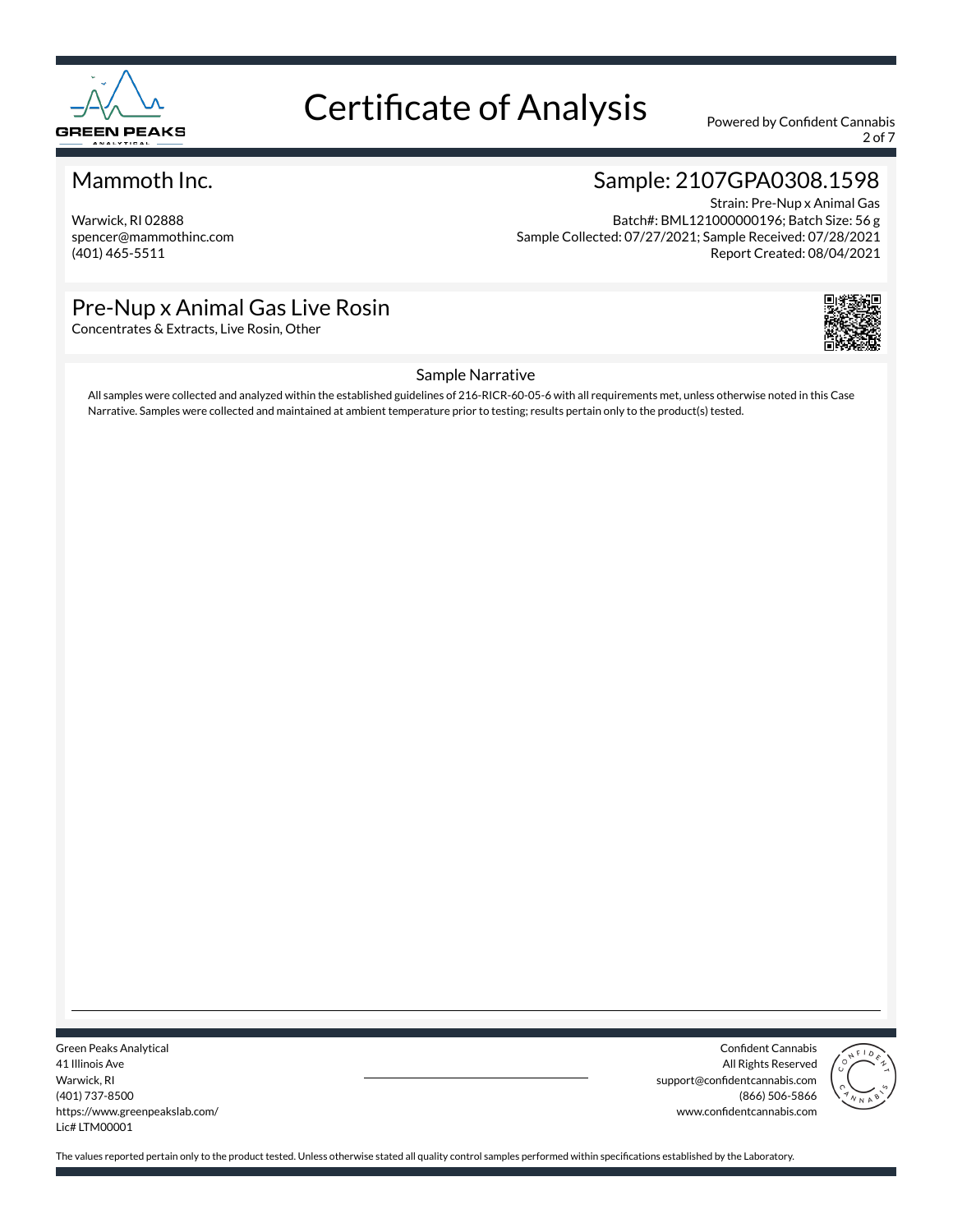

3 of 7

#### Mammoth Inc.

Warwick, RI 02888 spencer@mammothinc.com (401) 465-5511

### Sample: 2107GPA0308.1598

Strain: Pre-Nup x Animal Gas Batch#: BML121000000196; Batch Size: 56 g Sample Collected: 07/27/2021; Sample Received: 07/28/2021 Report Created: 08/04/2021

### Pre-Nup x Animal Gas Live Rosin

Concentrates & Extracts, Live Rosin, Other





41 Illinois Ave Warwick, RI (401) 737-8500 https://www.greenpeakslab.com/ Lic# LTM00001

All Rights Reserved support@confidentcannabis.com (866) 506-5866 www.confidentcannabis.com

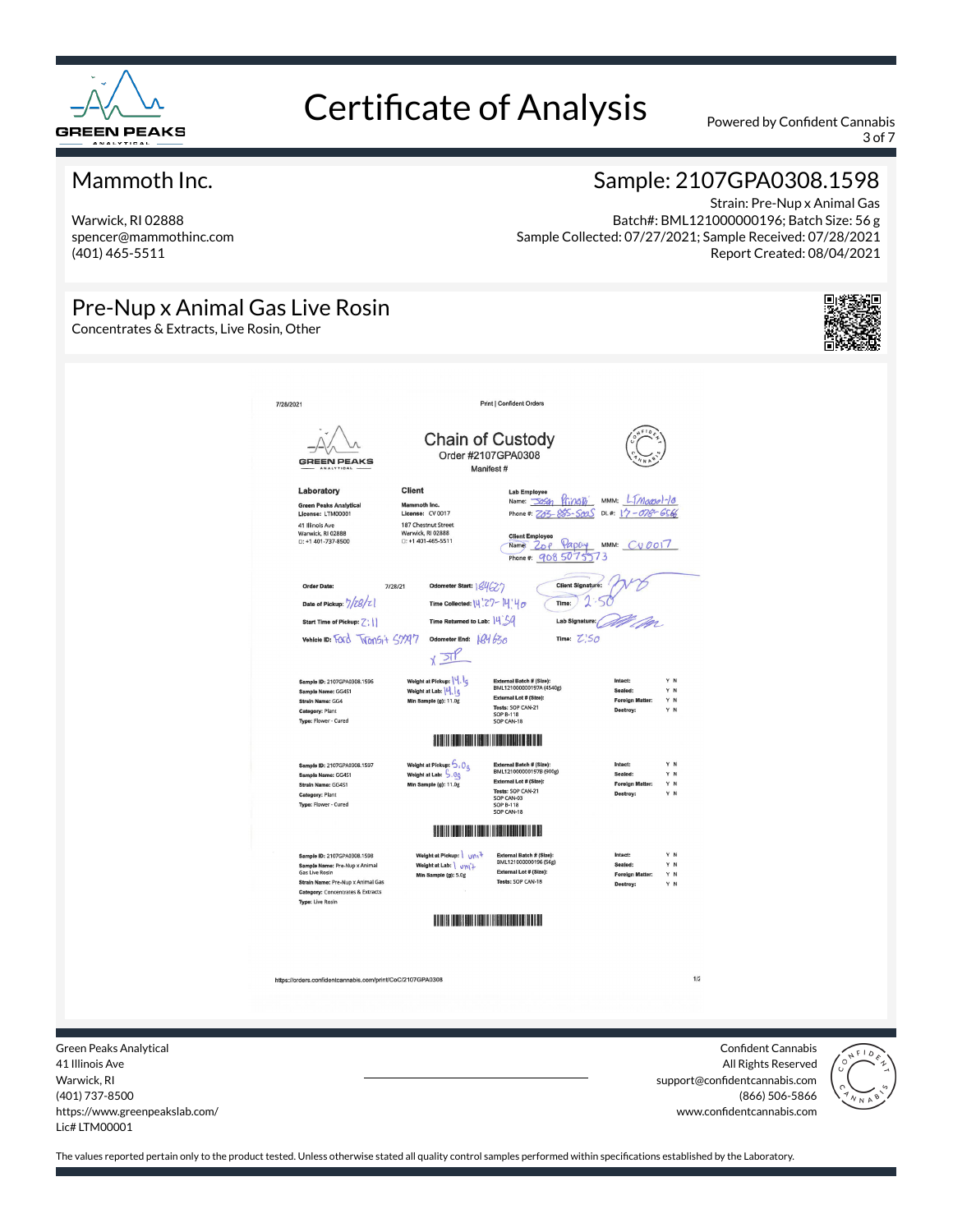

4 of 7

#### Mammoth Inc.

Warwick, RI 02888 spencer@mammothinc.com (401) 465-5511

### Sample: 2107GPA0308.1598

Strain: Pre-Nup x Animal Gas Batch#: BML121000000196; Batch Size: 56 g Sample Collected: 07/27/2021; Sample Received: 07/28/2021 Report Created: 08/04/2021

### Pre-Nup x Animal Gas Live Rosin

Concentrates & Extracts, Live Rosin, Other



| External Batch # (Size):<br>Intact:<br>Y N<br>Weight at Pickup:   $\sqrt{m}$<br>Sample ID: 2107GPA0308.1599<br>BML121000000194 (86g)<br>Y N<br>Sealed:<br>Weight at Lab: Vill +<br>Sample Name: Wicked Chem THCA<br>External Lot # (Size):<br><b>Diamonds</b><br>Min Sample (g): 5.0g<br><b>Foreign Matter:</b><br>Y N<br>Tests: SOP CAN-18<br>Strain Name: Wicked Chem<br>Destroy:<br>Y N<br><b>Category: Concentrates &amp; Extracts</b><br><b>Type: Diamonds</b><br><u> III dhexe iyo katika mashrida mashrida mashrida</u><br>Y N<br>Weight at Pickup: Will<br>External Batch # (Size):<br>Intact:<br>Sample ID: 2107GPA0308.1600<br>BML121000000195 (46g)<br>Weight at Lab: Vni <sup>4</sup><br>Sealed:<br>YN<br>Sample Name: Scooby Snacks Live<br>External Lot # (Size):<br>Rosin<br>Y N<br><b>Foreign Matter:</b><br>Min Sample (g): 5.0g<br>Tests: SOP CAN-18<br><b>Strain Name: Scooby Snacks</b><br>Destroy:<br>Y N<br><b>Category: Concentrates &amp; Extracts</b><br><b>Type: Live Rosin</b><br><b>Harry Communication</b><br>Weight at Pickup: \ V\\ +<br>External Batch # (Size):<br>Intact:<br>Y N<br>Sample ID: 2107GPA0308.1601<br>BML121000000190 (98g)<br>Y N<br>Weight at Lab: Unit<br>Sealed:<br>Sample Name: Wicked Chem x<br>External Lot # (Size):<br>Animal Gas Dry Cure Rosin<br>Min Sample (g): 5.0g<br><b>Foreign Matter:</b><br>YN<br>Tests: SOP CAN-18<br>Strain Name: Wicked Chem x<br>Destroy:<br>YN<br>Animal Gas<br><b>Category: Concentrates &amp; Extracts</b><br><b>Type: Live Rosin</b><br><b>THE REAL PROPERTY OF STATE</b><br><b>Total Price</b><br>Quantity<br><b>Unit Price</b><br><b>Tests Ordered</b><br>\$65.00<br>\$390.00<br>SOP CAN-18<br>6<br>\$400.00<br>\$200.00<br>$\overline{2}$<br><b>SOP B-118</b><br>\$150.00<br>\$150.00<br>SOP CAN-03<br>$\mathbf{1}$<br>\$40.00<br>$\overline{2}$<br>\$20.00<br>SOP CAN-21<br>[Refer to Lab Quote]<br>[Refer to Lab Quote]<br>$\mathbf{1}$<br><b>Pick Up Charge</b><br>SUBTOTAL:<br>\$980.00<br>TAX (0.000%):<br>\$0.00<br><b>TOTAL:</b><br>\$980.00<br>Disclaimer: Laboratories may be required to provide route maps, turnaround time, photo of sample, and other conditions separately.<br>Confident Cannabis (CC Software LLC) does not represent or warrant the validity or completeness of this Chain of Custody form. Confident<br>Cannabis is not providing any party listed on this Chain of Custody form with legal advice. Your use of this form is at your own risk. Confident<br>Cannabis does not assume any liability for providing you with the use of this form.<br>Additional Notes: # All Samples collected and stated at ambient famp,<br>https://orders.confidentcannabis.com/print/CoC/2107GPA0308 | 7/28/2021 | Print   Confident Orders |  |
|----------------------------------------------------------------------------------------------------------------------------------------------------------------------------------------------------------------------------------------------------------------------------------------------------------------------------------------------------------------------------------------------------------------------------------------------------------------------------------------------------------------------------------------------------------------------------------------------------------------------------------------------------------------------------------------------------------------------------------------------------------------------------------------------------------------------------------------------------------------------------------------------------------------------------------------------------------------------------------------------------------------------------------------------------------------------------------------------------------------------------------------------------------------------------------------------------------------------------------------------------------------------------------------------------------------------------------------------------------------------------------------------------------------------------------------------------------------------------------------------------------------------------------------------------------------------------------------------------------------------------------------------------------------------------------------------------------------------------------------------------------------------------------------------------------------------------------------------------------------------------------------------------------------------------------------------------------------------------------------------------------------------------------------------------------------------------------------------------------------------------------------------------------------------------------------------------------------------------------------------------------------------------------------------------------------------------------------------------------------------------------------------------------------------------------------------------------------------------------------------------------------------------------------------------------------------------------------------------------------------------------------------------------------------------------------------------------------------|-----------|--------------------------|--|
|                                                                                                                                                                                                                                                                                                                                                                                                                                                                                                                                                                                                                                                                                                                                                                                                                                                                                                                                                                                                                                                                                                                                                                                                                                                                                                                                                                                                                                                                                                                                                                                                                                                                                                                                                                                                                                                                                                                                                                                                                                                                                                                                                                                                                                                                                                                                                                                                                                                                                                                                                                                                                                                                                                                      |           |                          |  |
|                                                                                                                                                                                                                                                                                                                                                                                                                                                                                                                                                                                                                                                                                                                                                                                                                                                                                                                                                                                                                                                                                                                                                                                                                                                                                                                                                                                                                                                                                                                                                                                                                                                                                                                                                                                                                                                                                                                                                                                                                                                                                                                                                                                                                                                                                                                                                                                                                                                                                                                                                                                                                                                                                                                      |           |                          |  |
|                                                                                                                                                                                                                                                                                                                                                                                                                                                                                                                                                                                                                                                                                                                                                                                                                                                                                                                                                                                                                                                                                                                                                                                                                                                                                                                                                                                                                                                                                                                                                                                                                                                                                                                                                                                                                                                                                                                                                                                                                                                                                                                                                                                                                                                                                                                                                                                                                                                                                                                                                                                                                                                                                                                      |           |                          |  |
|                                                                                                                                                                                                                                                                                                                                                                                                                                                                                                                                                                                                                                                                                                                                                                                                                                                                                                                                                                                                                                                                                                                                                                                                                                                                                                                                                                                                                                                                                                                                                                                                                                                                                                                                                                                                                                                                                                                                                                                                                                                                                                                                                                                                                                                                                                                                                                                                                                                                                                                                                                                                                                                                                                                      |           |                          |  |
|                                                                                                                                                                                                                                                                                                                                                                                                                                                                                                                                                                                                                                                                                                                                                                                                                                                                                                                                                                                                                                                                                                                                                                                                                                                                                                                                                                                                                                                                                                                                                                                                                                                                                                                                                                                                                                                                                                                                                                                                                                                                                                                                                                                                                                                                                                                                                                                                                                                                                                                                                                                                                                                                                                                      |           |                          |  |
|                                                                                                                                                                                                                                                                                                                                                                                                                                                                                                                                                                                                                                                                                                                                                                                                                                                                                                                                                                                                                                                                                                                                                                                                                                                                                                                                                                                                                                                                                                                                                                                                                                                                                                                                                                                                                                                                                                                                                                                                                                                                                                                                                                                                                                                                                                                                                                                                                                                                                                                                                                                                                                                                                                                      |           |                          |  |
|                                                                                                                                                                                                                                                                                                                                                                                                                                                                                                                                                                                                                                                                                                                                                                                                                                                                                                                                                                                                                                                                                                                                                                                                                                                                                                                                                                                                                                                                                                                                                                                                                                                                                                                                                                                                                                                                                                                                                                                                                                                                                                                                                                                                                                                                                                                                                                                                                                                                                                                                                                                                                                                                                                                      |           |                          |  |
|                                                                                                                                                                                                                                                                                                                                                                                                                                                                                                                                                                                                                                                                                                                                                                                                                                                                                                                                                                                                                                                                                                                                                                                                                                                                                                                                                                                                                                                                                                                                                                                                                                                                                                                                                                                                                                                                                                                                                                                                                                                                                                                                                                                                                                                                                                                                                                                                                                                                                                                                                                                                                                                                                                                      |           |                          |  |
|                                                                                                                                                                                                                                                                                                                                                                                                                                                                                                                                                                                                                                                                                                                                                                                                                                                                                                                                                                                                                                                                                                                                                                                                                                                                                                                                                                                                                                                                                                                                                                                                                                                                                                                                                                                                                                                                                                                                                                                                                                                                                                                                                                                                                                                                                                                                                                                                                                                                                                                                                                                                                                                                                                                      |           |                          |  |
|                                                                                                                                                                                                                                                                                                                                                                                                                                                                                                                                                                                                                                                                                                                                                                                                                                                                                                                                                                                                                                                                                                                                                                                                                                                                                                                                                                                                                                                                                                                                                                                                                                                                                                                                                                                                                                                                                                                                                                                                                                                                                                                                                                                                                                                                                                                                                                                                                                                                                                                                                                                                                                                                                                                      |           |                          |  |
|                                                                                                                                                                                                                                                                                                                                                                                                                                                                                                                                                                                                                                                                                                                                                                                                                                                                                                                                                                                                                                                                                                                                                                                                                                                                                                                                                                                                                                                                                                                                                                                                                                                                                                                                                                                                                                                                                                                                                                                                                                                                                                                                                                                                                                                                                                                                                                                                                                                                                                                                                                                                                                                                                                                      |           |                          |  |
|                                                                                                                                                                                                                                                                                                                                                                                                                                                                                                                                                                                                                                                                                                                                                                                                                                                                                                                                                                                                                                                                                                                                                                                                                                                                                                                                                                                                                                                                                                                                                                                                                                                                                                                                                                                                                                                                                                                                                                                                                                                                                                                                                                                                                                                                                                                                                                                                                                                                                                                                                                                                                                                                                                                      |           |                          |  |
|                                                                                                                                                                                                                                                                                                                                                                                                                                                                                                                                                                                                                                                                                                                                                                                                                                                                                                                                                                                                                                                                                                                                                                                                                                                                                                                                                                                                                                                                                                                                                                                                                                                                                                                                                                                                                                                                                                                                                                                                                                                                                                                                                                                                                                                                                                                                                                                                                                                                                                                                                                                                                                                                                                                      |           |                          |  |
|                                                                                                                                                                                                                                                                                                                                                                                                                                                                                                                                                                                                                                                                                                                                                                                                                                                                                                                                                                                                                                                                                                                                                                                                                                                                                                                                                                                                                                                                                                                                                                                                                                                                                                                                                                                                                                                                                                                                                                                                                                                                                                                                                                                                                                                                                                                                                                                                                                                                                                                                                                                                                                                                                                                      |           |                          |  |
|                                                                                                                                                                                                                                                                                                                                                                                                                                                                                                                                                                                                                                                                                                                                                                                                                                                                                                                                                                                                                                                                                                                                                                                                                                                                                                                                                                                                                                                                                                                                                                                                                                                                                                                                                                                                                                                                                                                                                                                                                                                                                                                                                                                                                                                                                                                                                                                                                                                                                                                                                                                                                                                                                                                      |           |                          |  |

Green Peaks Analytical 41 Illinois Ave Warwick, RI (401) 737-8500 https://www.greenpeakslab.com/ Lic# LTM00001

Confident Cannabis All Rights Reserved support@confidentcannabis.com (866) 506-5866 www.confidentcannabis.com

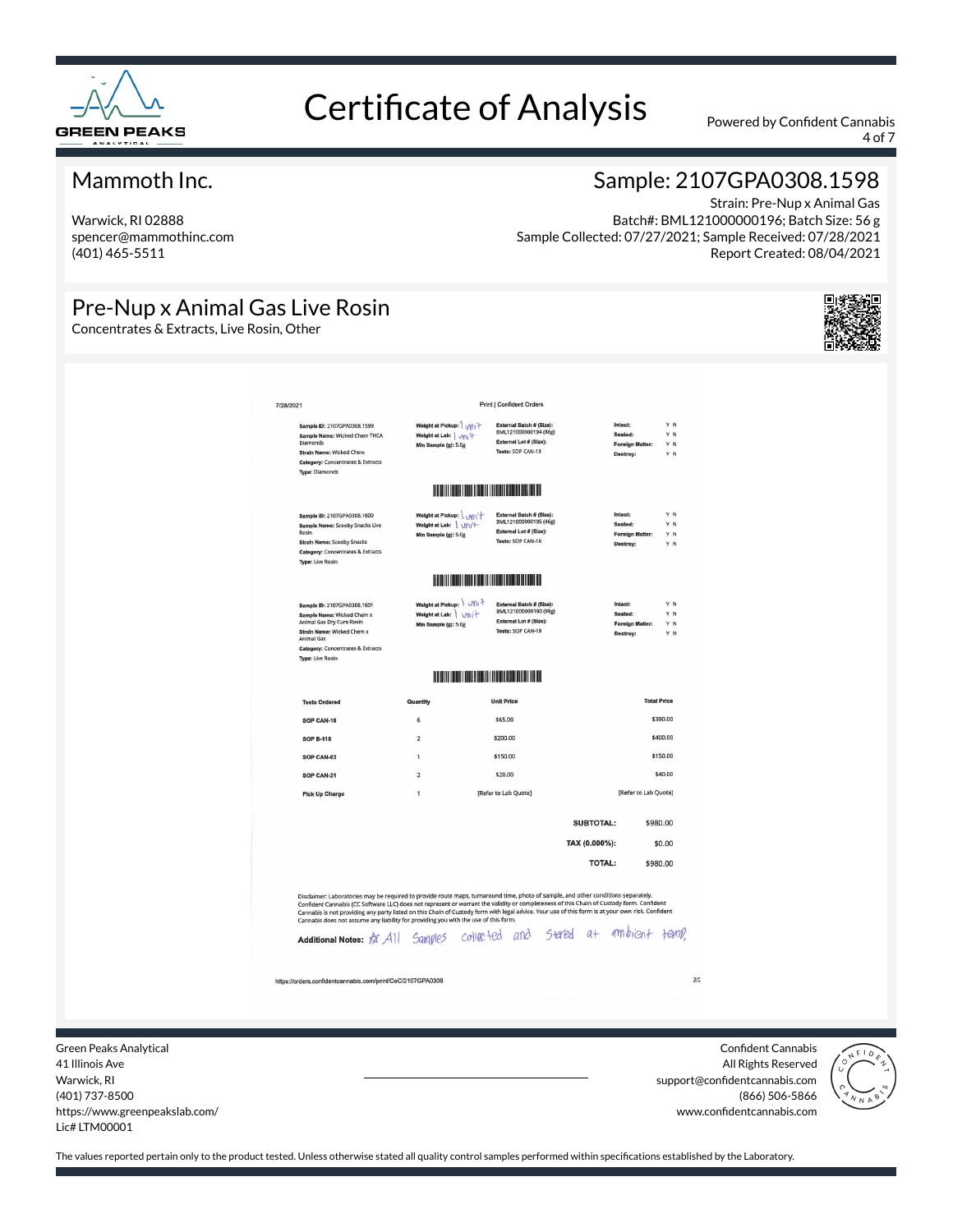

5 of 7

#### Mammoth Inc.

Warwick, RI 02888 spencer@mammothinc.com (401) 465-5511

### Sample: 2107GPA0308.1598

Strain: Pre-Nup x Animal Gas Batch#: BML121000000196; Batch Size: 56 g Sample Collected: 07/27/2021; Sample Received: 07/28/2021 Report Created: 08/04/2021

### Pre-Nup x Animal Gas Live Rosin

Concentrates & Extracts, Live Rosin, Other

### Quality Control Data

| <b>Analytical Batch ID</b> | QC Sample ID | <b>Assay Name</b> | <b>QC Category Name</b> |
|----------------------------|--------------|-------------------|-------------------------|
| 07302021-1                 | 07302021-B-1 | Cannabinoids      | Blank                   |
| <b>QC Notes</b>            |              |                   |                         |
| None                       |              |                   |                         |
| <b>BLANKS</b>              |              |                   |                         |
|                            |              |                   | Pass/Fail               |
| <b>REAGENT BLANK</b>       |              |                   | PASS                    |
| <b>CCAL BLANK1</b>         |              |                   | PASS                    |
| <b>CCAL BLANK 2</b>        |              |                   | PASS                    |
| <b>CCAL BLANK3</b>         |              |                   | PASS                    |

Green Peaks Analytical 41 Illinois Ave Warwick, RI (401) 737-8500 https://www.greenpeakslab.com/ Lic# LTM00001

Confident Cannabis All Rights Reserved support@confidentcannabis.com (866) 506-5866 www.confidentcannabis.com

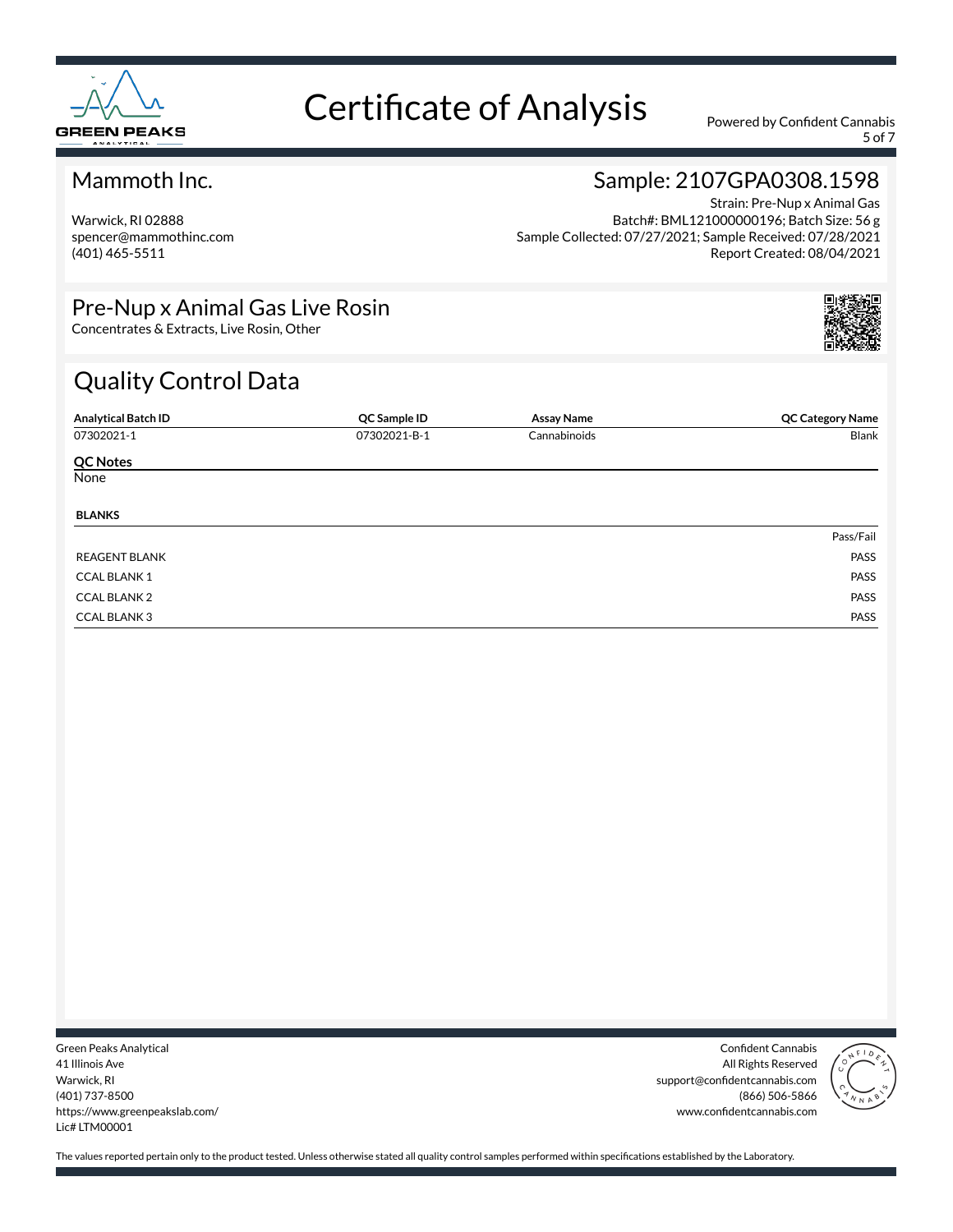

6 of 7

#### Mammoth Inc.

Warwick, RI 02888 spencer@mammothinc.com (401) 465-5511

### Sample: 2107GPA0308.1598

Strain: Pre-Nup x Animal Gas Batch#: BML121000000196; Batch Size: 56 g Sample Collected: 07/27/2021; Sample Received: 07/28/2021 Report Created: 08/04/2021

### Pre-Nup x Animal Gas Live Rosin

Concentrates & Extracts, Live Rosin, Other

### Quality Control Data

| <b>Analytical Batch ID</b> | QC Sample ID | Assay Name   | <b>QC Category Name</b> |
|----------------------------|--------------|--------------|-------------------------|
| 07302021-1                 | 07302021-D-1 | Cannabinoids | Sample Duplicate        |
| <b>QC Notes</b>            |              |              |                         |
| None                       |              |              |                         |
| <b>DUPLICATES</b>          |              |              |                         |
|                            |              |              | PASS/FAIL               |
| <b>Field Duplicate</b>     |              |              | PASS                    |
| Sample Duplicate           |              |              | PASS                    |

Green Peaks Analytical 41 Illinois Ave Warwick, RI (401) 737-8500 https://www.greenpeakslab.com/ Lic# LTM00001

Confident Cannabis All Rights Reserved support@confidentcannabis.com (866) 506-5866 www.confidentcannabis.com